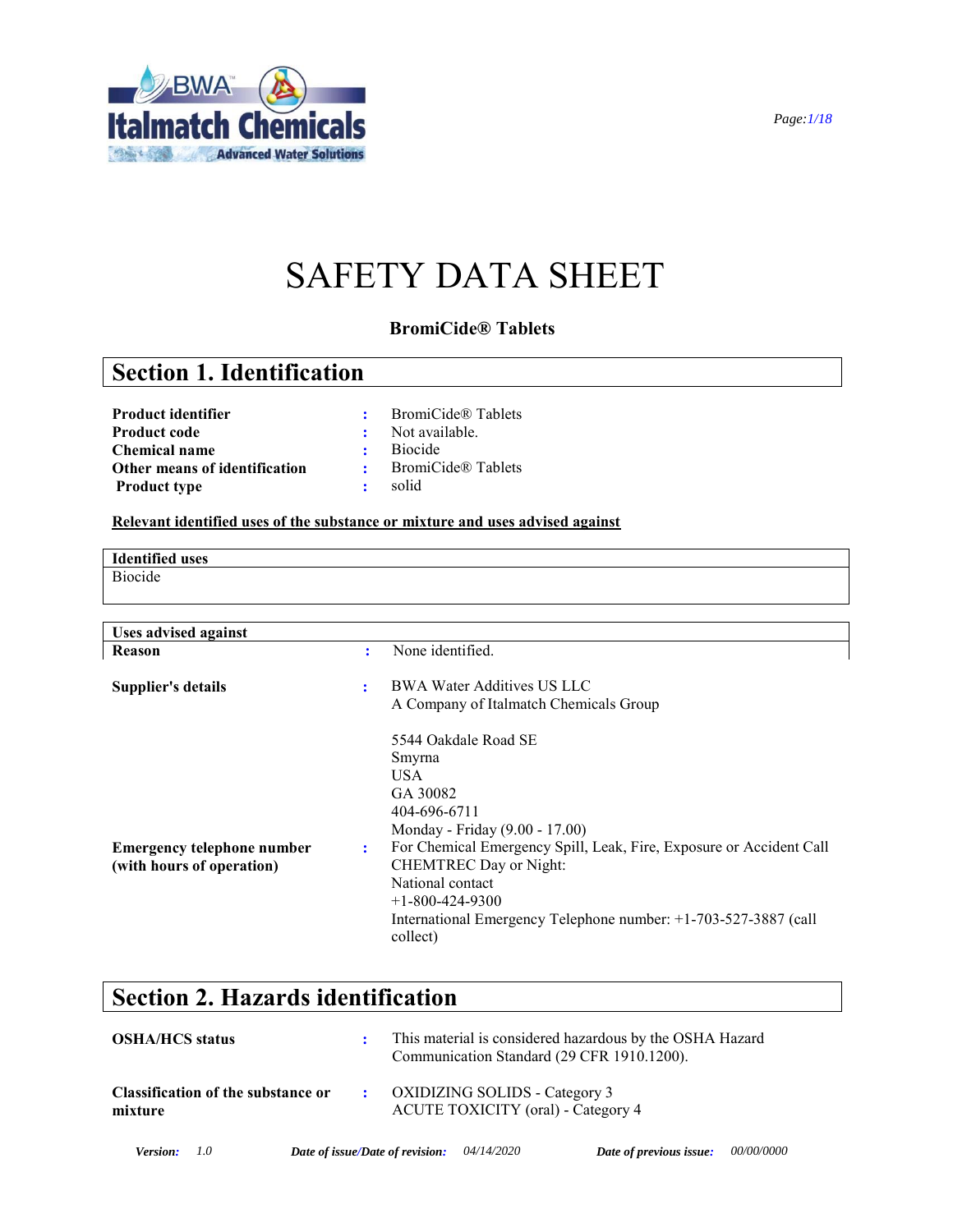|                                                |                     | <b>SKIN CORROSION - Category 1B</b><br>SERIOUS EYE DAMAGE - Category 1<br>SKIN SENSITIZATION - Category 1<br>AQUATIC HAZARD (ACUTE) - Category 1                                                                                                                                                                                                                         |
|------------------------------------------------|---------------------|--------------------------------------------------------------------------------------------------------------------------------------------------------------------------------------------------------------------------------------------------------------------------------------------------------------------------------------------------------------------------|
| <b>GHS</b> label elements                      |                     |                                                                                                                                                                                                                                                                                                                                                                          |
| <b>Hazard</b> pictograms                       | $\ddot{\cdot}$      |                                                                                                                                                                                                                                                                                                                                                                          |
| <b>Signal word</b><br><b>Hazard statements</b> | $\ddot{\cdot}$<br>÷ | Danger<br>May intensify fire; oxidizer.<br>Harmful if swallowed.<br>Causes severe skin burns and eye damage.<br>May cause an allergic skin reaction.<br>Very toxic to aquatic life.                                                                                                                                                                                      |
| <b>Precautionary statements</b>                |                     |                                                                                                                                                                                                                                                                                                                                                                          |
| General                                        | $\ddot{\cdot}$      | Read label before use. Keep out of reach of children. If medical advice<br>is needed, have product container or label at hand.                                                                                                                                                                                                                                           |
| <b>Prevention</b>                              | ÷                   | Avoid release to the environment. Wear protective gloves/protective<br>clothing/eye protection/face protection.                                                                                                                                                                                                                                                          |
| <b>Response</b>                                | ÷                   | IF SWALLOWED: Rinse mouth. Do NOT induce vomiting. IF ON<br>SKIN (or hair): Remove/Take off immediately all contaminated<br>clothing. Rinse skin with water [or shower]. IF IN EYES: Rinse<br>cautiously with water for several minutes. Remove contact lenses, if<br>present and easy to do. Continue rinsing. Immediately call a POISON<br>CENTER or doctor/physician. |
| <b>Storage</b>                                 | ÷                   | Store locked up.                                                                                                                                                                                                                                                                                                                                                         |
| <b>Disposal</b>                                | ÷                   | Dispose of contents and container in accordance with all local,<br>regional, national and international regulations.                                                                                                                                                                                                                                                     |
| Hazards not otherwise classified               | ÷                   | None known.                                                                                                                                                                                                                                                                                                                                                              |

# **Section 3. Composition/information on ingredients**

| Substance/mixture             | Mono-constituent substance |
|-------------------------------|----------------------------|
| Chemical name                 | <b>Biocide</b>             |
| Other means of identification | BromiCide® Tablets         |

### **CAS number/other identifiers**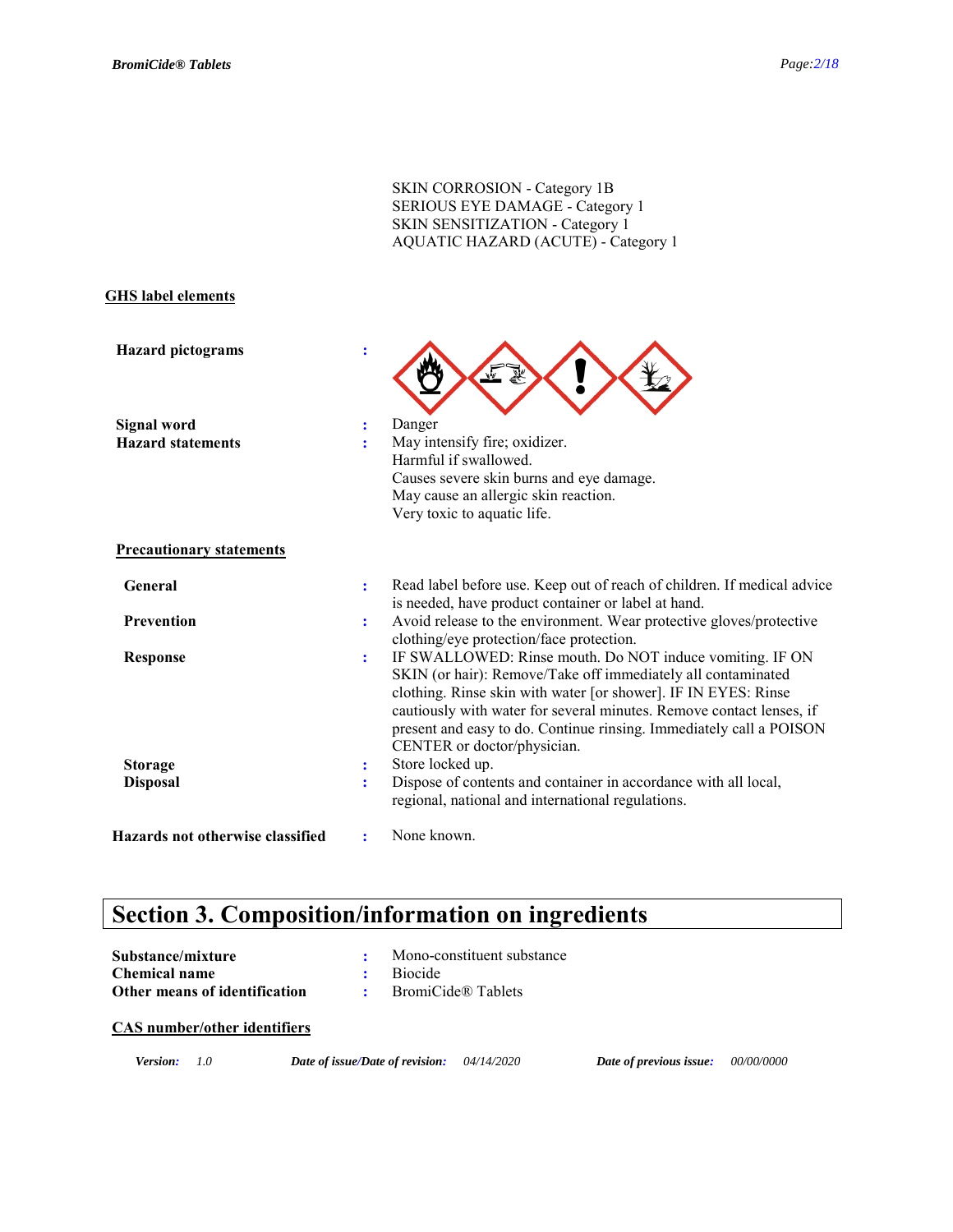### **CAS number :** 16079-88-2

| Ingredient name                                        |    | .'AS number |
|--------------------------------------------------------|----|-------------|
| 2,4-Imidazolidinedione, 1-bromo-3-chloro-5,5-dimethyl- | 96 | 16079-88-2  |

Any concentration shown as a range is to protect confidentiality or is due to batch variation.

BromiCide® Tablets - This chemical is a pesticide product registered by the Environmental Protection Agency and is subject to certain labeling requirements under federal pesticide law. These requirements differ from the classification criteria and hazard information required for safety data sheets, and for workplace labels of nonpesticide chemicals. Following is the hazard information as required on the pesticide label: DANGER Avoid contact with eyes, skin and clothing. EPA Reg. No.83451-4

**There are no additional ingredients present which, within the current knowledge of the supplier and in the concentrations applicable, are classified as hazardous to health or the environment and hence require reporting in this section.**

**Occupational exposure limits, if available, are listed in Section 8.**

### **Section 4. First aid measures**

### **Description of necessary first aid measures**

| Eye contact                      | Get medical attention immediately. Call a poison center or physician.<br>÷<br>Immediately flush eyes with plenty of water, occasionally lifting the<br>upper and lower eyelids. Check for and remove any contact lenses.<br>Continue to rinse for at least 15 minutes. Chemical burns must be<br>treated promptly by a physician.                                                                                                                                                                                                                                                                                                                                                                                                                                                                                                                                                                                                     |
|----------------------------------|---------------------------------------------------------------------------------------------------------------------------------------------------------------------------------------------------------------------------------------------------------------------------------------------------------------------------------------------------------------------------------------------------------------------------------------------------------------------------------------------------------------------------------------------------------------------------------------------------------------------------------------------------------------------------------------------------------------------------------------------------------------------------------------------------------------------------------------------------------------------------------------------------------------------------------------|
| <b>Inhalation</b>                | Get medical attention immediately. Call a poison center or physician.<br>$\ddot{\cdot}$<br>Remove victim to fresh air and keep at rest in a position comfortable<br>for breathing. If it is suspected that fumes are still present, the rescuer<br>should wear an appropriate mask or self-contained breathing apparatus.<br>If not breathing, if breathing is irregular or if respiratory arrest occurs,<br>provide artificial respiration or oxygen by trained personnel. It may be<br>dangerous to the person providing aid to give mouth-to-mouth<br>resuscitation. If unconscious, place in recovery position and get<br>medical attention immediately. Maintain an open airway. Loosen tight<br>clothing such as a collar, tie, belt or waistband. In case of inhalation of<br>decomposition products in a fire, symptoms may be delayed. The<br>exposed person may need to be kept under medical surveillance for 48<br>hours. |
| <b>Skin contact</b><br>Ingestion | Get medical attention immediately. Call a poison center or physician.<br>Wash with plenty of soap and water. Remove contaminated clothing<br>and shoes. Wash contaminated clothing thoroughly with water before<br>removing it, or wear gloves. Continue to rinse for at least 15 minutes.<br>Chemical burns must be treated promptly by a physician. In the event<br>of any complaints or symptoms, avoid further exposure. Wash clothing<br>before reuse. Clean shoes thoroughly before reuse.<br>Get medical attention immediately. Call a poison center or physician.<br>÷                                                                                                                                                                                                                                                                                                                                                        |
| Version:<br>1.0                  | Wash out mouth with water. Remove dentures if any. Remove victim<br>04/14/2020<br>00/00/0000<br>Date of issue/Date of revision:<br>Date of previous issue:                                                                                                                                                                                                                                                                                                                                                                                                                                                                                                                                                                                                                                                                                                                                                                            |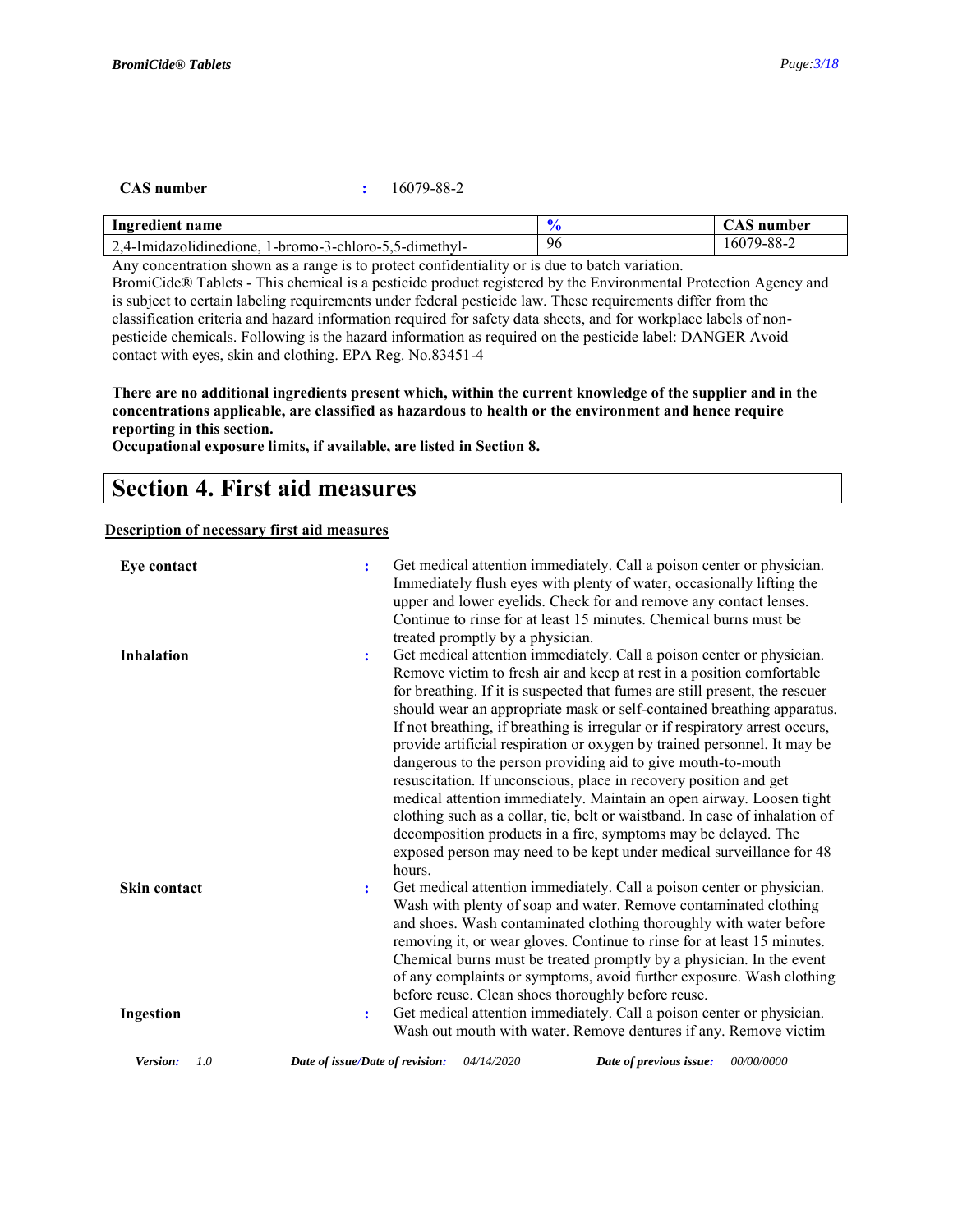to fresh air and keep at rest in a position comfortable for breathing. If material has been swallowed and the exposed person is conscious, give small quantities of water to drink. Stop if the exposed person feels sick as vomiting may be dangerous. Do not induce vomiting unless directed to do so by medical personnel. If vomiting occurs, the head should be kept low so that vomit does not enter the lungs. Chemical burns must be treated promptly by a physician. Never give anything by mouth to an unconscious person. If unconscious, place in recovery position and get medical attention immediately. Maintain an open airway. Loosen tight clothing such as a collar, tie, belt or waistband.

### **Most important symptoms/effects, acute and delayed**

| Potential acute health effects |  |  |
|--------------------------------|--|--|
|                                |  |  |

| Eye contact                       | Causes serious eye damage.                                                                                                                                                                                             |
|-----------------------------------|------------------------------------------------------------------------------------------------------------------------------------------------------------------------------------------------------------------------|
| <b>Inhalation</b>                 | No known significant effects or critical hazards.                                                                                                                                                                      |
| Skin contact                      | Causes severe burns. May cause an allergic skin reaction.                                                                                                                                                              |
| <b>Ingestion</b>                  | Harmful if swallowed.<br>ř                                                                                                                                                                                             |
| Over-exposure signs/symptoms      |                                                                                                                                                                                                                        |
| Eye contact                       | Adverse symptoms may include the following:<br>÷<br>pain<br>watering<br>redness                                                                                                                                        |
| <b>Inhalation</b>                 | No specific data.<br>$\ddot{\cdot}$<br>Adverse symptoms may include the following:<br>respiratory tract irritation                                                                                                     |
| Skin contact                      | Causes severe burns.<br>÷<br>Adverse symptoms may include the following:<br>pain or irritation<br>redness<br>blistering may occur                                                                                      |
| Ingestion                         | May cause burns to mouth, throat and stomach.<br>$\ddot{\cdot}$<br>Adverse symptoms may include the following:<br>stomach pains                                                                                        |
|                                   | Indication of immediate medical attention and special treatment needed, if necessary                                                                                                                                   |
| Notes to physician                | In case of inhalation of decomposition products in a fire, symptoms<br>÷<br>may be delayed. The exposed person may need to be kept under<br>medical surveillance for 48 hours.                                         |
| <b>Specific treatments</b>        | No specific treatment.<br>$\ddot{\cdot}$                                                                                                                                                                               |
| <b>Protection of first-aiders</b> | No action shall be taken involving any personal risk or without<br>÷<br>suitable training. If it is suspected that fumes are still present, the<br>rescuer should wear an appropriate mask or self-contained breathing |
| 1.0<br>Version:                   | 04/14/2020<br>00/00/0000<br>Date of issue/Date of revision:<br>Date of previous issue:                                                                                                                                 |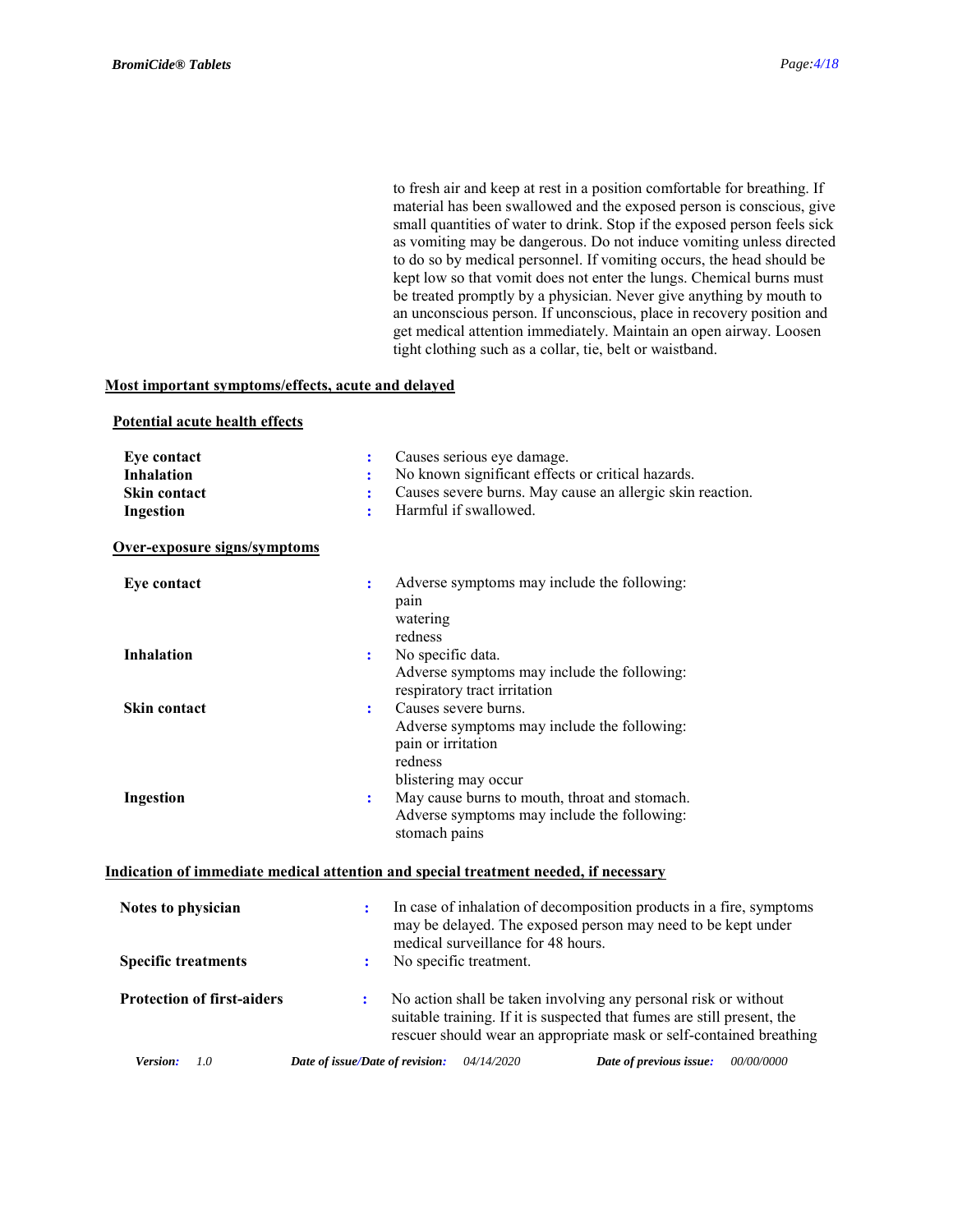apparatus. It may be dangerous to the person providing aid to give mouth-to-mouth resuscitation. Wash contaminated clothing thoroughly with water before removing it, or wear gloves.

### **See toxicological information (Section 11)**

### **Section 5. Fire-fighting measures**

### **Extinguishing media**

| Suitable extinguishing media                      |                | Foam.                                                                                                                                                                                                                                                                                                                           |
|---------------------------------------------------|----------------|---------------------------------------------------------------------------------------------------------------------------------------------------------------------------------------------------------------------------------------------------------------------------------------------------------------------------------|
| Unsuitable extinguishing media                    |                | Do not use water. Carbon dioxide $(CO2)$ . dry chemical                                                                                                                                                                                                                                                                         |
| Specific hazards arising from the<br>chemical     | ÷              | Oxidizing material. May intensify fire. This material is very toxic to<br>aquatic life. Fire water contaminated with this material must be<br>contained and prevented from being discharged to any waterway,<br>sewer or drain.                                                                                                 |
| Hazardous thermal decomposition<br>products       | $\ddot{\cdot}$ | Decomposition products may include the following materials:<br>carbon dioxide<br>carbon monoxide<br>nitrogen oxides<br>halogenated compounds                                                                                                                                                                                    |
| Special protective actions for fire-<br>fighters  | ÷              | Promptly isolate the scene by removing all persons from the vicinity of<br>the incident if there is a fire. No action shall be taken involving any<br>personal risk or without suitable training. Move containers from fire<br>area if this can be done without risk. Use water spray to keep fire-<br>exposed containers cool. |
| Special protective equipment for<br>fire-fighters | ÷              | Fire-fighters should wear appropriate protective equipment and self-<br>contained breathing apparatus (SCBA) with a full face-piece operated<br>in positive pressure mode.                                                                                                                                                      |
| Remark                                            | ÷              | Not applicable.                                                                                                                                                                                                                                                                                                                 |

### **Section 6. Accidental release measures**

### **Personal precautions, protective equipment and emergency procedures**

| For non-emergency personnel |                                 | No action shall be taken involving any personal risk or without<br>suitable training. Evacuate surrounding areas. Keep unnecessary and<br>unprotected personnel from entering. Do not touch or walk through<br>spilled material. Shut off all ignition sources. No flares, smoking or<br>flames in hazard area. Provide adequate ventilation. Wear appropriate<br>respirator when ventilation is inadequate. Put on appropriate personal<br>protective equipment. |                                                                                                                                                       |                   |
|-----------------------------|---------------------------------|-------------------------------------------------------------------------------------------------------------------------------------------------------------------------------------------------------------------------------------------------------------------------------------------------------------------------------------------------------------------------------------------------------------------------------------------------------------------|-------------------------------------------------------------------------------------------------------------------------------------------------------|-------------------|
| For emergency responders    |                                 |                                                                                                                                                                                                                                                                                                                                                                                                                                                                   | If specialized clothing is required to deal with the spillage, take note of<br>any information in Section 8 on suitable and unsuitable materials. See |                   |
| Version:<br>(1)             | Date of issue/Date of revision: | <i>04/14/2020</i>                                                                                                                                                                                                                                                                                                                                                                                                                                                 | Date of previous issue:                                                                                                                               | <i>00/00/0000</i> |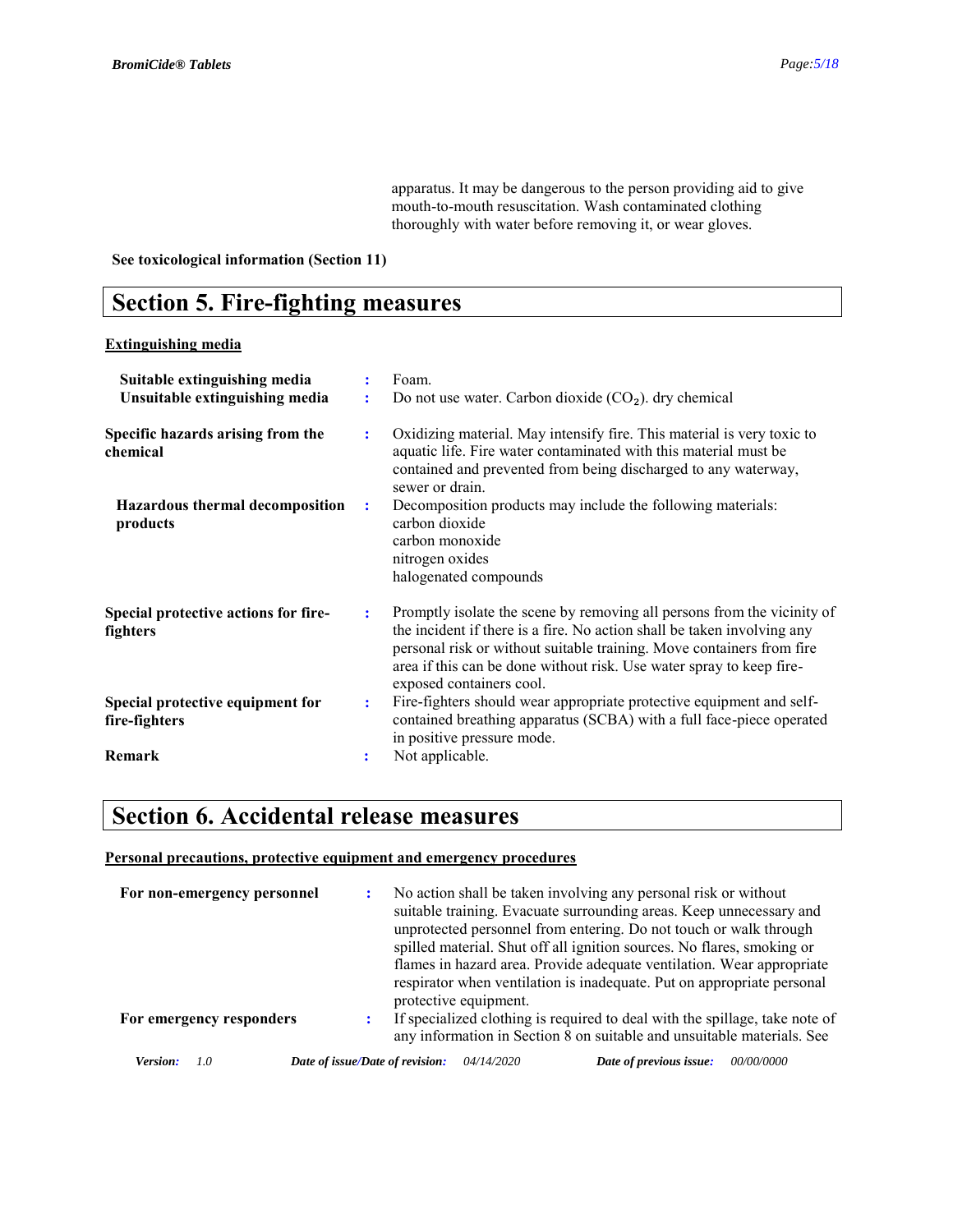|                                                       |                | also the information in "For non-emergency personnel".                                                                                                                                                                                                                                                                                                                                                                                                                                                    |
|-------------------------------------------------------|----------------|-----------------------------------------------------------------------------------------------------------------------------------------------------------------------------------------------------------------------------------------------------------------------------------------------------------------------------------------------------------------------------------------------------------------------------------------------------------------------------------------------------------|
| <b>Environmental precautions</b>                      |                | Avoid dispersal of spilled material and runoff and contact with soil,<br>waterways, drains and sewers. Inform the relevant authorities if the<br>product has caused environmental pollution (sewers, waterways, soil<br>or air). Water polluting material. May be harmful to the environment if<br>released in large quantities. Collect spillage.                                                                                                                                                        |
| Methods and materials for containment and cleaning up |                |                                                                                                                                                                                                                                                                                                                                                                                                                                                                                                           |
| Small spill                                           |                | Move containers from spill area. Use spark-proof tools and explosion-<br>proof equipment. Avoid dust generation. Using a vacuum with HEPA<br>filter will reduce dust dispersal. Place spilled material in a designated,<br>labeled waste container. Dispose of via a licensed waste disposal<br>contractor.                                                                                                                                                                                               |
| Large spill                                           | $\ddot{\cdot}$ | Move containers from spill area. Use spark-proof tools and explosion-<br>proof equipment. Approach release from upwind. Prevent entry into<br>sewers, water courses, basements or confined areas. Avoid dust<br>generation. Do not dry sweep. Vacuum dust with equipment fitted with<br>a HEPA filter and place in a closed, labeled waste container. Dispose<br>of via a licensed waste disposal contractor. Note: see Section 1 for<br>emergency contact information and Section 13 for waste disposal. |

# **Section 7. Handling and storage**

### **Precautions for safe handling**

| <b>Protective measures</b>                                      |   | Put on appropriate personal protective equipment (see Section 8).<br>Persons with a history of skin sensitization problems should not be<br>employed in any process in which this product is used. Do not get in<br>eyes or on skin or clothing. Do not ingest. If during normal use the<br>material presents a respiratory hazard, use only with adequate<br>ventilation or wear appropriate respirator. Keep in the original<br>container or an approved alternative made from a compatible material,<br>kept tightly closed when not in use. Keep away from clothing,<br>incompatible materials and combustible materials. Keep away from<br>heat. Empty containers retain product residue and can be hazardous.<br>Do not reuse container. |
|-----------------------------------------------------------------|---|------------------------------------------------------------------------------------------------------------------------------------------------------------------------------------------------------------------------------------------------------------------------------------------------------------------------------------------------------------------------------------------------------------------------------------------------------------------------------------------------------------------------------------------------------------------------------------------------------------------------------------------------------------------------------------------------------------------------------------------------|
| Advice on general occupational<br>hygiene                       | ÷ | Eating, drinking and smoking should be prohibited in areas where this<br>material is handled, stored and processed. Workers should wash hands<br>and face before eating, drinking and smoking. Remove contaminated<br>clothing and protective equipment before entering eating areas. See<br>also Section 8 for additional information on hygiene measures.                                                                                                                                                                                                                                                                                                                                                                                    |
| Conditions for safe storage,<br>including any incompatibilities | ÷ | Store in accordance with local regulations. Store in original container<br>protected from direct sunlight in a dry, cool and well-ventilated area,                                                                                                                                                                                                                                                                                                                                                                                                                                                                                                                                                                                             |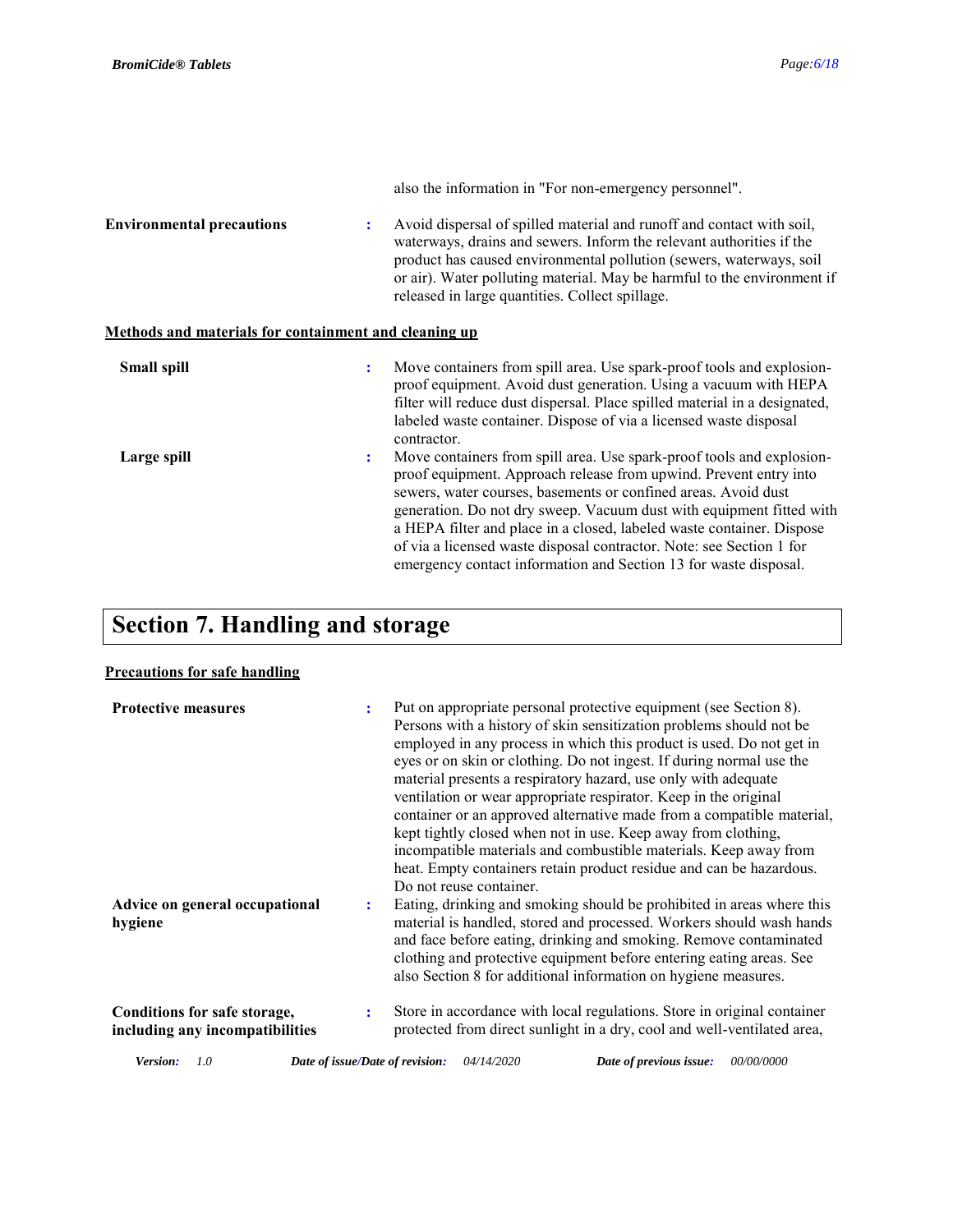away from incompatible materials (see Section 10) and food and drink. Store locked up. Separate from reducing agents and combustible materials. Keep container tightly closed and sealed until ready for use. Containers that have been opened must be carefully resealed and kept upright to prevent leakage. Do not store in unlabeled containers. Use appropriate containment to avoid environmental contamination. Protect from moisture. Separate from acids. Avoid creating dusty conditions and prevent wind dispersal.

### **Section 8. Exposure controls/personal protection**

### **Control parameters**

| <b>Occupational exposure limits</b><br>None.          |                                                                                                                                                                                                                                                                                                                                                                                                                                                                                                                                                                                                                                                                                                                                                                                                      |
|-------------------------------------------------------|------------------------------------------------------------------------------------------------------------------------------------------------------------------------------------------------------------------------------------------------------------------------------------------------------------------------------------------------------------------------------------------------------------------------------------------------------------------------------------------------------------------------------------------------------------------------------------------------------------------------------------------------------------------------------------------------------------------------------------------------------------------------------------------------------|
| Appropriate engineering controls                      | If user operations generate dust, fumes, gas, vapor or mist, use process<br>$\ddot{\cdot}$<br>enclosures, local exhaust ventilation or other engineering controls to<br>keep worker exposure to airborne contaminants below any<br>recommended or statutory limits.                                                                                                                                                                                                                                                                                                                                                                                                                                                                                                                                  |
| <b>Environmental exposure controls</b>                | Emissions from ventilation or work process equipment should be<br>÷<br>checked to ensure they comply with the requirements of<br>environmental protection legislation. In some cases, fume scrubbers,<br>filters or engineering modifications to the process equipment will be<br>necessary to reduce emissions to acceptable levels.                                                                                                                                                                                                                                                                                                                                                                                                                                                                |
| <b>Individual protection measures</b>                 |                                                                                                                                                                                                                                                                                                                                                                                                                                                                                                                                                                                                                                                                                                                                                                                                      |
| <b>Hygiene</b> measures<br><b>Eye/face protection</b> | Wash hands, forearms and face thoroughly after handling chemical<br>$\ddot{\cdot}$<br>products, before eating, smoking and using the lavatory and at the end<br>of the working period. Appropriate techniques should be used to<br>remove potentially contaminated clothing. Contaminated work<br>clothing should not be allowed out of the workplace. Wash<br>contaminated clothing before reusing. Ensure that eyewash stations<br>and safety showers are close to the workstation location.<br>Safety eyewear complying with an approved standard should be used<br>÷<br>when a risk assessment indicates this is necessary to avoid exposure to<br>liquid splashes, mists, gases or dusts. If contact is possible, the<br>following protection should be worn, unless the assessment indicates a |
|                                                       | higher degree of protection: chemical splash goggles and/or face<br>shield. If inhalation hazards exist, a full-face respirator may be<br>required instead.                                                                                                                                                                                                                                                                                                                                                                                                                                                                                                                                                                                                                                          |
| <b>Skin protection</b>                                |                                                                                                                                                                                                                                                                                                                                                                                                                                                                                                                                                                                                                                                                                                                                                                                                      |
| <b>Hand protection</b>                                | Chemical-resistant, impervious gloves complying with an approved<br>$\ddot{\cdot}$<br>standard should be worn at all times when handling chemical products                                                                                                                                                                                                                                                                                                                                                                                                                                                                                                                                                                                                                                           |
| Version:<br>1.0                                       | Date of issue/Date of revision: 04/14/2020<br>00/00/0000<br>Date of previous issue:                                                                                                                                                                                                                                                                                                                                                                                                                                                                                                                                                                                                                                                                                                                  |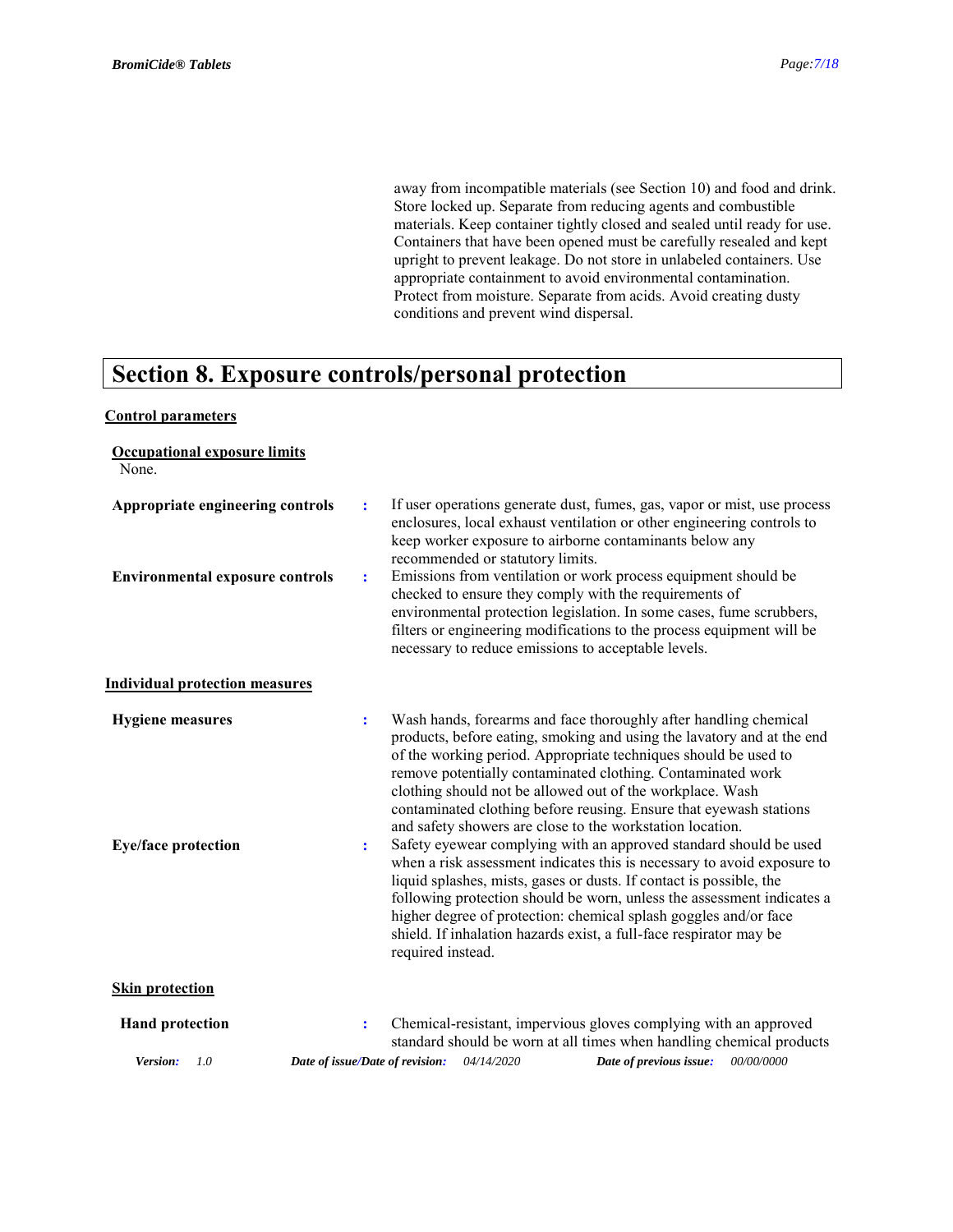|                               |   | if a risk assessment indicates this is necessary. Considering the<br>parameters specified by the glove manufacturer, check during use that<br>the gloves are still retaining their protective properties. It should be<br>noted that the time to breakthrough for any glove material may be<br>different for different glove manufacturers. In the case of mixtures,<br>consisting of several substances, the protection time of the gloves<br>cannot be accurately estimated. |
|-------------------------------|---|--------------------------------------------------------------------------------------------------------------------------------------------------------------------------------------------------------------------------------------------------------------------------------------------------------------------------------------------------------------------------------------------------------------------------------------------------------------------------------|
| <b>Body protection</b>        | ÷ | Personal protective equipment for the body should be selected based<br>on the task being performed and the risks involved and should be<br>approved by a specialist before handling this product.                                                                                                                                                                                                                                                                              |
| Other skin protection         | ÷ | Appropriate footwear and any additional skin protection measures<br>should be selected based on the task being performed and the risks<br>involved and should be approved by a specialist before handling this<br>product.                                                                                                                                                                                                                                                     |
| <b>Respiratory protection</b> | ÷ | Based on the hazard and potential for exposure, select a respirator that<br>meets the appropriate standard or certification. Respirators must be<br>used according to a respiratory protection program to ensure proper<br>fitting, training, and other important aspects of use.                                                                                                                                                                                              |

# **Section 9. Physical and chemical properties**

### **Appearance**

| <b>Physical state</b>     | solid [PLATES, TABLETS]<br>÷                                                                  |  |
|---------------------------|-----------------------------------------------------------------------------------------------|--|
| Color                     | White. / Off-white.<br>÷                                                                      |  |
| Odor                      | Slight                                                                                        |  |
| <b>Odor threshold</b>     | Not available.                                                                                |  |
| pН                        | 3.5 [Conc. $(\% w/w): 1.5 g/l$ ]                                                              |  |
| <b>Melting point</b>      | 156 - 162 °C (313 - 324 °F)<br>÷                                                              |  |
| <b>Boiling point</b>      | Not available.                                                                                |  |
| <b>Flash point</b>        | Not available.                                                                                |  |
| Fire point                | Not available.                                                                                |  |
| <b>Evaporation rate</b>   | Not available.                                                                                |  |
| Flammability (solid, gas) | Not available.                                                                                |  |
| Lower and upper explosive | Lower: Not available.                                                                         |  |
| (flammable) limits        | <b>Upper:</b> Not available.                                                                  |  |
| Vapor pressure            | Not available.<br>÷                                                                           |  |
| Vapor density             | Not available.<br>÷                                                                           |  |
| <b>Relative density</b>   | 0.9 Bulk density<br>÷                                                                         |  |
| <b>Solubility</b>         | Partially soluble in the following materials:<br>÷<br>water                                   |  |
|                           | Decomposes in water.                                                                          |  |
| Version:<br>1.0           | <i>00/00/0000</i><br>04/14/2020<br>Date of previous issue:<br>Date of issue/Date of revision: |  |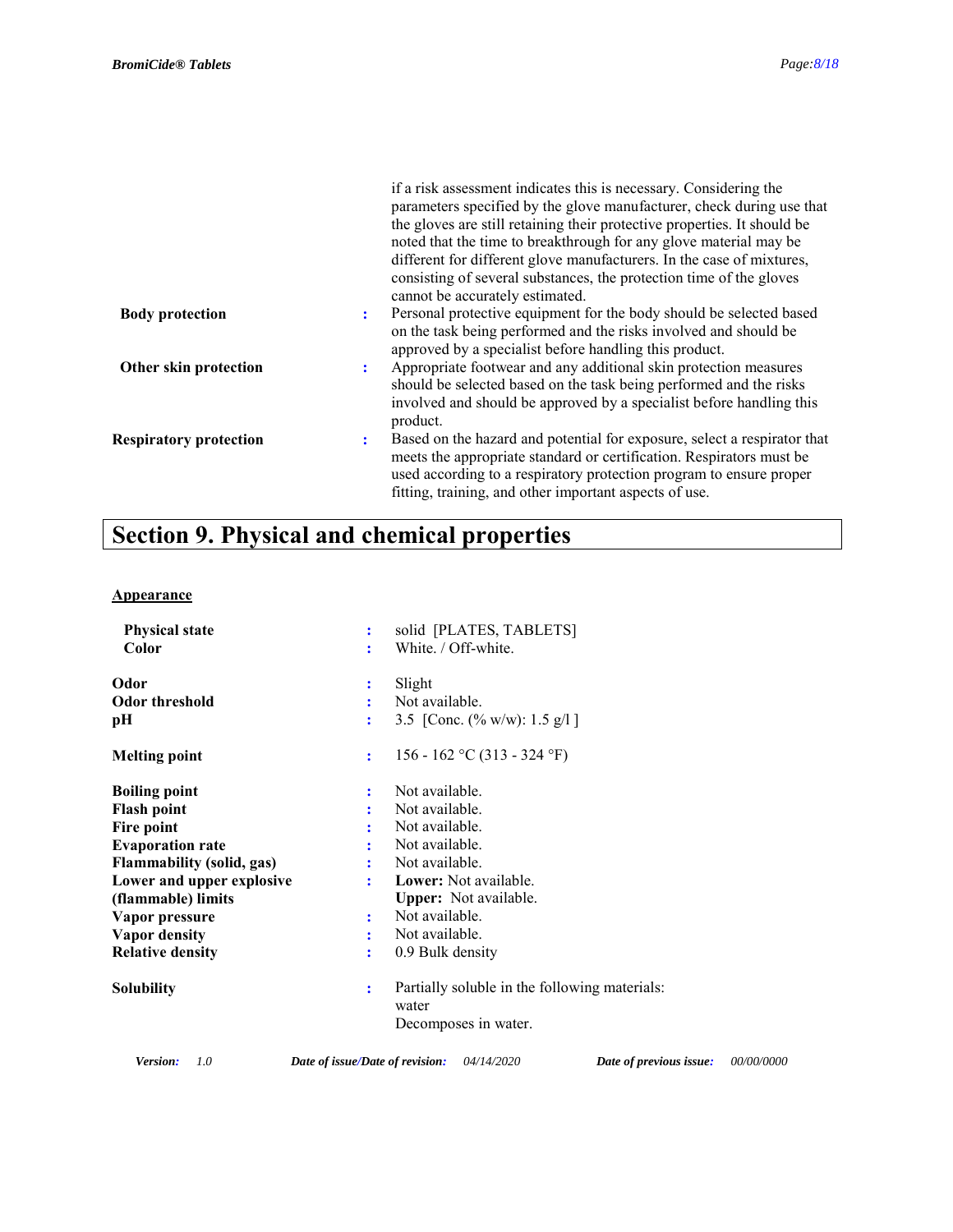| Solubility in water              |              | Partially soluble in the following materials: water |
|----------------------------------|--------------|-----------------------------------------------------|
| <b>Partition coefficient: n-</b> |              | 0.35                                                |
| octanol/water                    |              |                                                     |
| <b>Auto-ignition temperature</b> | $\mathbf{r}$ | Not available.                                      |
| <b>Decomposition temperature</b> |              | Not available.                                      |
| <b>Viscosity</b>                 | :            | <b>Dynamic:</b> Not available.                      |
|                                  |              | Kinematic: Not available.                           |
| Flow time $(ISO 2431)$<br>÷      |              | Not available.                                      |

## **Section 10. Stability and reactivity**

| Reactivity                                 | ÷              | Oxidizing material. Contact with acids liberates toxic gas.                                                                                                                                                                                                                                                                |
|--------------------------------------------|----------------|----------------------------------------------------------------------------------------------------------------------------------------------------------------------------------------------------------------------------------------------------------------------------------------------------------------------------|
| <b>Chemical stability</b>                  | $\ddot{\cdot}$ | Decomposes in water. Stable under recommended storage and<br>handling conditions (see Section 7).                                                                                                                                                                                                                          |
| Possibility of hazardous reactions         | $\ddot{\cdot}$ | Hazardous reactions or instability may occur under certain conditions<br>of storage or use.<br>Conditions may include the following:<br>contact with combustible materials<br>Reactions may include the following:<br>risk of causing or intensifying fire                                                                 |
| <b>Conditions to avoid</b>                 | $\ddot{\cdot}$ | Avoid the creation of dust when handling and avoid all possible<br>sources of ignition (spark or flame). Keep away from heat, hot<br>surfaces, sparks, open flames and other ignition sources. No smoking.<br>Keep away from acids. Protect from moisture.                                                                 |
| <b>Incompatible materials</b>              | ÷              | Reactive or incompatible with the following materials:<br>combustible materials<br>reducing materials<br>strong alkalis<br>strong acids                                                                                                                                                                                    |
| <b>Hazardous decomposition</b><br>products | $\ddot{\cdot}$ | Under normal conditions of storage and use, hazardous decomposition<br>products should not be produced., In a fire, decomposition may<br>produce toxic gases/fumes., Decomposition products may include the<br>following materials:, carbon monoxide, carbon dioxide, oxides of<br>nitrogen, HBr, Hydrogen chloride (HCl). |

### **Section 11. Toxicological information**

### **Information on toxicological effects**

| <b>Acute toxicity</b>   |                                 |                   |                         |                   |
|-------------------------|---------------------------------|-------------------|-------------------------|-------------------|
| Product/ingredient name | <b>Result</b>                   | <b>Species</b>    | Dose                    | Exposure          |
| Version:                | Date of issue/Date of revision: | <i>04/14/2020</i> | Date of previous issue: | <i>00/00/0000</i> |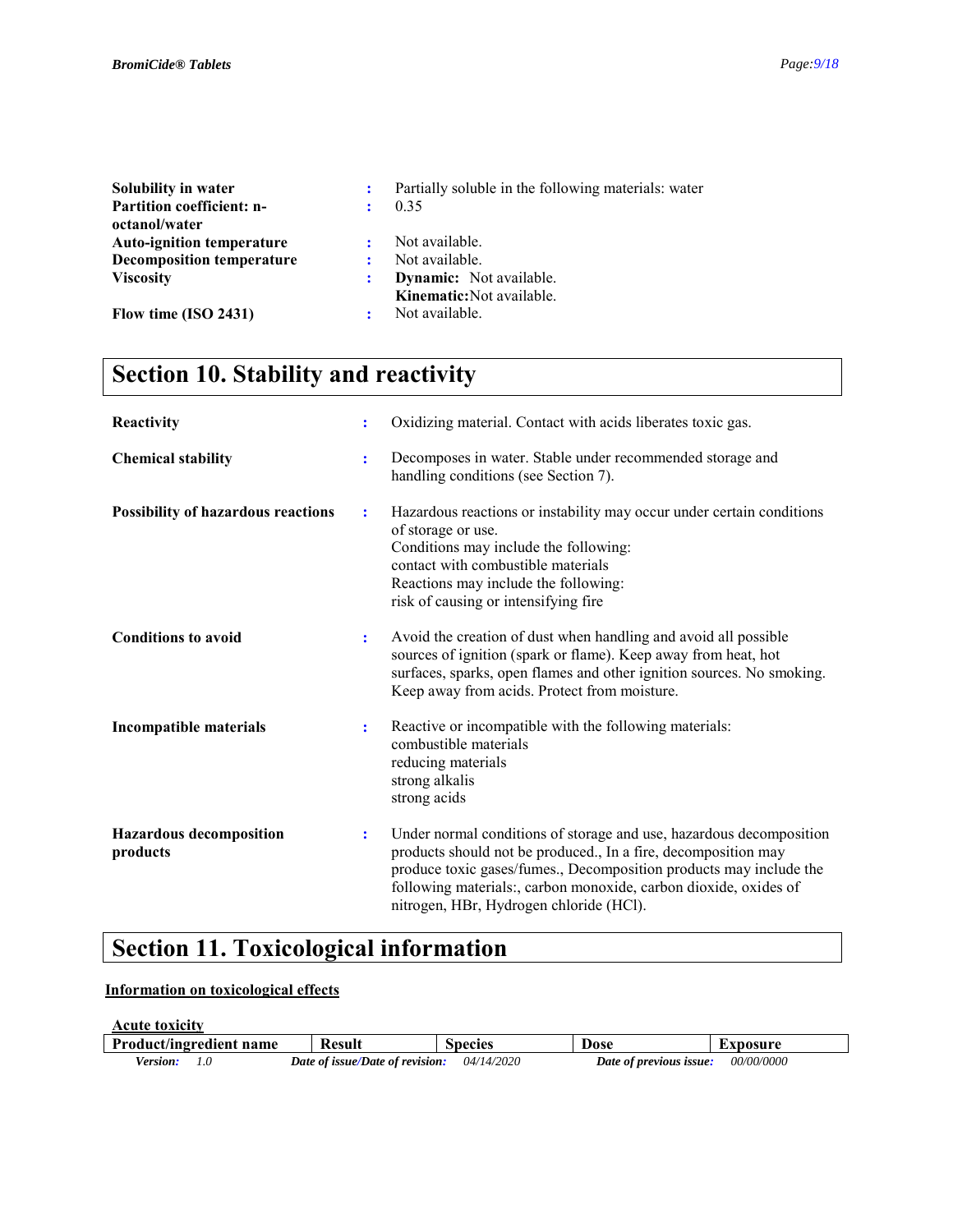٦

### BromiCide® Tablets

| ∽<br>$\overline{\phantom{a}}$<br>Oral<br>л.<br>டட | Rat             | F<br>mo<br>. IN 2<br>$\overline{\phantom{a}}$<br><br>. . | - |
|---------------------------------------------------|-----------------|----------------------------------------------------------|---|
| $\overline{ }$<br>Jermal<br>יי                    | $\sqrt{ }$<br>. | 2.000<br>mg/kg                                           |   |

 **Conclusion/Summary :** Harmful if swallowed.

### **Irritation/Corrosion**

| <b>Conclusion/Summary</b> |                                                   |
|---------------------------|---------------------------------------------------|
| Skin                      | : Corrosive to the skin.                          |
| Eves                      | Causes serious eye damage.                        |
| <b>Respiratory</b>        | No known significant effects or critical hazards. |

### **Sensitization**

| Skin<br>'ide®                                          |  |
|--------------------------------------------------------|--|
| ablets<br>Brom10<br>uzing.<br>Sensi<br>D19<br>Juliitta |  |

| <b>Conclusion/Summary</b><br><b>Skin</b><br><b>Respiratory</b>       | $\ddot{\cdot}$<br>÷             | May cause an allergic skin reaction. | No known significant effects or critical hazards. |            |
|----------------------------------------------------------------------|---------------------------------|--------------------------------------|---------------------------------------------------|------------|
| <b>Mutagenicity</b>                                                  |                                 |                                      |                                                   |            |
| <b>Conclusion/Summary</b>                                            | ÷                               | Not mutagenic in Ames test.          |                                                   |            |
| Carcinogenicity                                                      |                                 |                                      |                                                   |            |
| <b>Conclusion/Summary</b>                                            | $\ddot{\cdot}$                  |                                      | No known significant effects or critical hazards. |            |
| <b>Reproductive toxicity</b>                                         |                                 |                                      |                                                   |            |
| <b>Conclusion/Summary</b>                                            | ÷                               |                                      | No known significant effects or critical hazards. |            |
| <b>Teratogenicity</b>                                                |                                 |                                      |                                                   |            |
| <b>Conclusion/Summary</b>                                            | $\ddot{\cdot}$                  |                                      | No known significant effects or critical hazards. |            |
| Specific target organ toxicity (single exposure)<br>Not available.   |                                 |                                      |                                                   |            |
| Specific target organ toxicity (repeated exposure)<br>Not available. |                                 |                                      |                                                   |            |
| <b>Aspiration hazard</b><br>Not available.                           |                                 |                                      |                                                   |            |
| Version:<br>1.0                                                      | Date of issue/Date of revision: | 04/14/2020                           | Date of previous issue:                           | 00/00/0000 |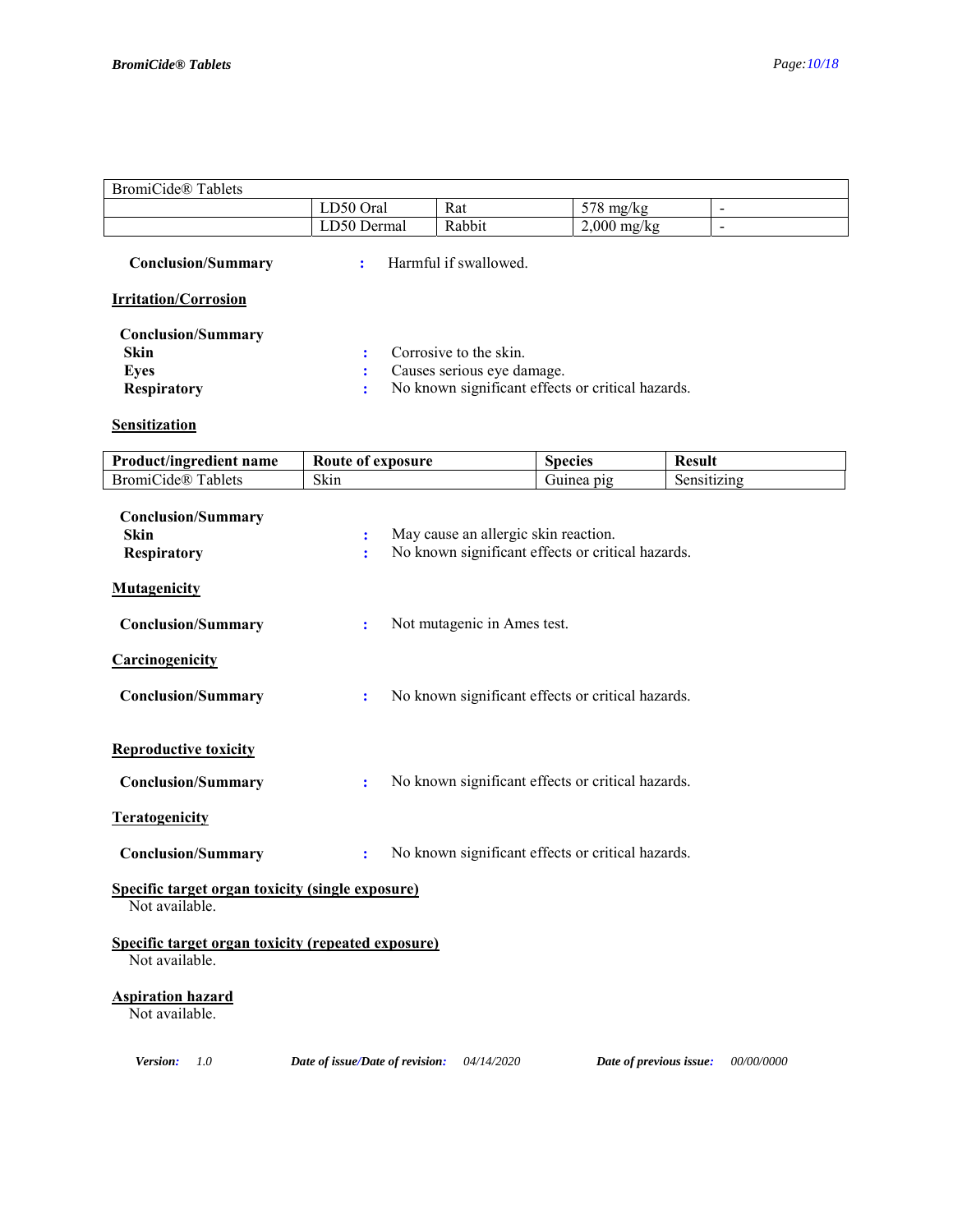| Information on the likely routes of :<br>exposure                            |                                            | Not available.                                                                                                                                                        |
|------------------------------------------------------------------------------|--------------------------------------------|-----------------------------------------------------------------------------------------------------------------------------------------------------------------------|
| Potential acute health effects                                               |                                            |                                                                                                                                                                       |
| Eye contact<br><b>Inhalation</b><br>Skin contact<br><b>Ingestion</b>         | ÷<br>$\ddot{\cdot}$<br>$\ddot{\cdot}$<br>÷ | Causes serious eye damage.<br>No known significant effects or critical hazards.<br>Causes severe burns. May cause an allergic skin reaction.<br>Harmful if swallowed. |
| Symptoms related to the physical, chemical and toxicological characteristics |                                            |                                                                                                                                                                       |
| Eye contact                                                                  | ÷                                          | Adverse symptoms may include the following:<br>pain<br>watering<br>redness                                                                                            |
| <b>Inhalation</b>                                                            | ÷                                          | No specific data.<br>Adverse symptoms may include the following:<br>respiratory tract irritation                                                                      |
| <b>Skin contact</b>                                                          | ÷                                          | Causes severe burns.<br>Adverse symptoms may include the following:<br>pain or irritation<br>redness<br>blistering may occur                                          |
| Ingestion                                                                    | ÷                                          | May cause burns to mouth, throat and stomach.<br>Adverse symptoms may include the following:<br>stomach pains                                                         |
| <b>Short term exposure</b>                                                   |                                            | Delayed and immediate effects and also chronic effects from short and long term exposure                                                                              |
| <b>Potential immediate effects</b><br><b>Potential delayed effects</b>       | $\mathbf{r}$                               | Not available.<br>Not available.                                                                                                                                      |
| <b>Long term exposure</b>                                                    |                                            |                                                                                                                                                                       |
| <b>Potential immediate effects</b><br><b>Potential delayed effects</b>       | ÷                                          | Not available.<br>Not available.                                                                                                                                      |
| <b>Potential chronic health effects</b>                                      |                                            |                                                                                                                                                                       |
| <b>Conclusion/Summary</b>                                                    | ÷                                          | No known significant effects or critical hazards.                                                                                                                     |
| General                                                                      | ÷                                          | Once sensitized, a severe allergic reaction may occur when<br>subsequently exposed to very low levels.                                                                |
| Carcinogenicity                                                              | $\ddot{\cdot}$                             | No known significant effects or critical hazards.                                                                                                                     |
| Mutagenicity                                                                 | ÷                                          | No known significant effects or critical hazards.                                                                                                                     |
| Version:<br>1.0                                                              |                                            | 04/14/2020<br>00/00/0000<br>Date of issue/Date of revision:<br>Date of previous issue:                                                                                |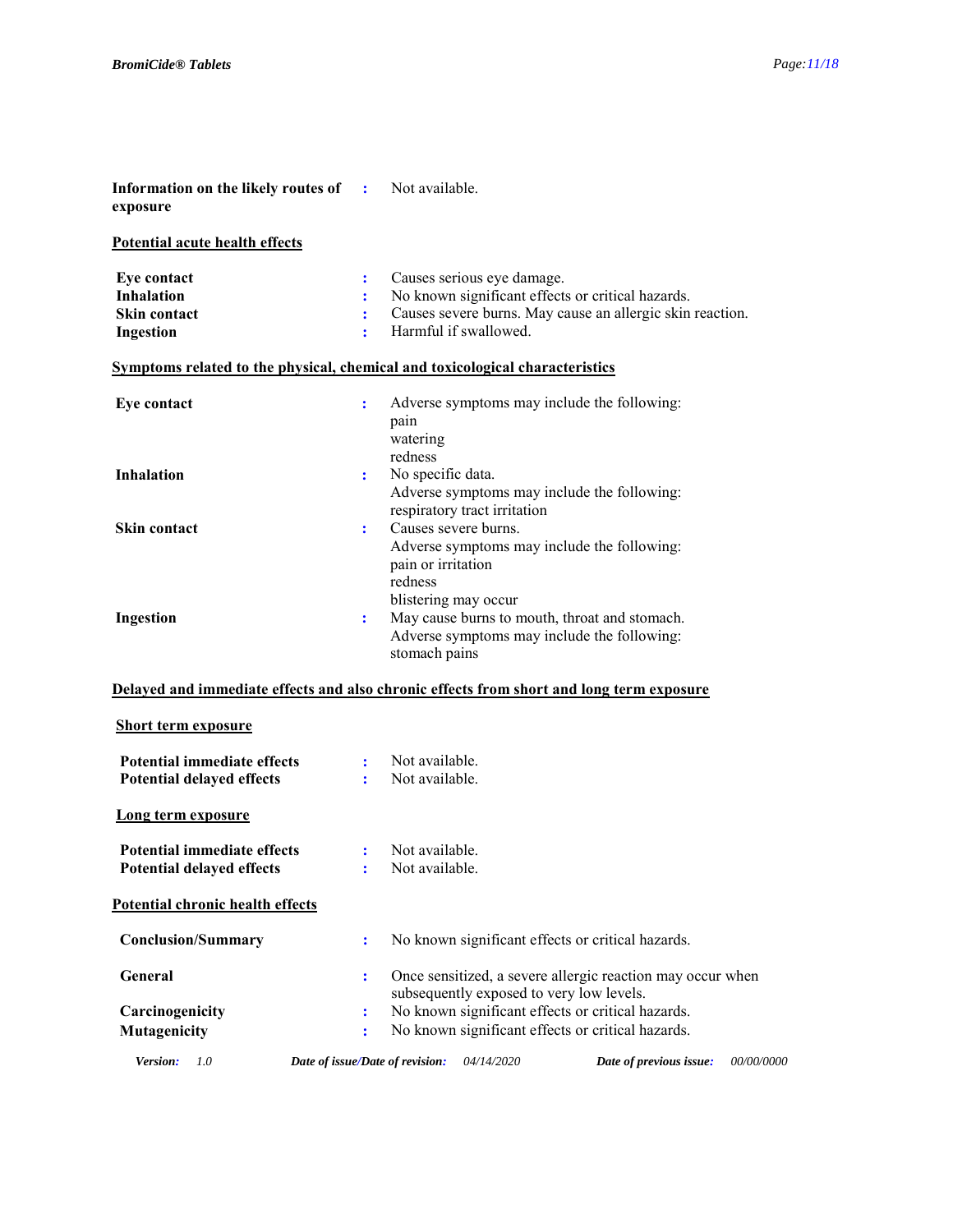| <b>Teratogenicity</b>    | No known significant effects or critical hazards. |
|--------------------------|---------------------------------------------------|
| Developmental effects    | No known significant effects or critical hazards. |
| <b>Fertility effects</b> | No known significant effects or critical hazards. |

**Numerical measures of toxicity** 

### **Acute toxicity estimates**

Not available.

# **Section 12. Ecological information**

### **Toxicity**

| Product/ingredient name                                              | <b>Result</b>                                 | <b>Species</b>                                    | <b>Exposure</b> |
|----------------------------------------------------------------------|-----------------------------------------------|---------------------------------------------------|-----------------|
| <b>BromiCide® Tablets</b>                                            |                                               |                                                   |                 |
|                                                                      | Acute LC50 0.87 mg/l                          | Rainbow trout, donaldson trout                    | 96 h            |
|                                                                      | Acute EC50 0.46 mg/l                          | Water flea                                        | 48h             |
| Remarks - Acute - Aquatic                                            | Very toxic to aquatic organisms.              |                                                   |                 |
| invertebrates.:                                                      |                                               |                                                   |                 |
|                                                                      | Acute $LC50 > 640$ mg/l                       | Mollusca                                          | 96 h            |
| <b>Conclusion/Summary</b>                                            | Very toxic to aquatic organisms.<br>٠.        |                                                   |                 |
| Persistence and degradability                                        |                                               |                                                   |                 |
| <b>Conclusion/Summary</b>                                            | Biodegradable<br>$\ddot{\cdot}$               |                                                   |                 |
| <b>Conclusion/Summary</b><br><b>Bioaccumulative potential</b>        | Very toxic to aquatic organisms.              |                                                   |                 |
| Product/ingredient name                                              | <b>LogPow</b>                                 | <b>BCF</b>                                        | Potential       |
| <b>BromiCide® Tablets</b>                                            | 0.35                                          | $\overline{\phantom{a}}$                          | low             |
| <b>Mobility</b> in soil<br>Soil/water partition coefficient<br>(KOC) | Not available.<br>÷                           |                                                   |                 |
| Other adverse effects                                                | ÷                                             | No known significant effects or critical hazards. |                 |
| <b>Section 13. Disposal considerations</b>                           |                                               |                                                   |                 |
| Version:<br>1.0                                                      | Date of issue/Date of revision:<br>04/14/2020 | Date of previous issue:                           | 00/00/0000      |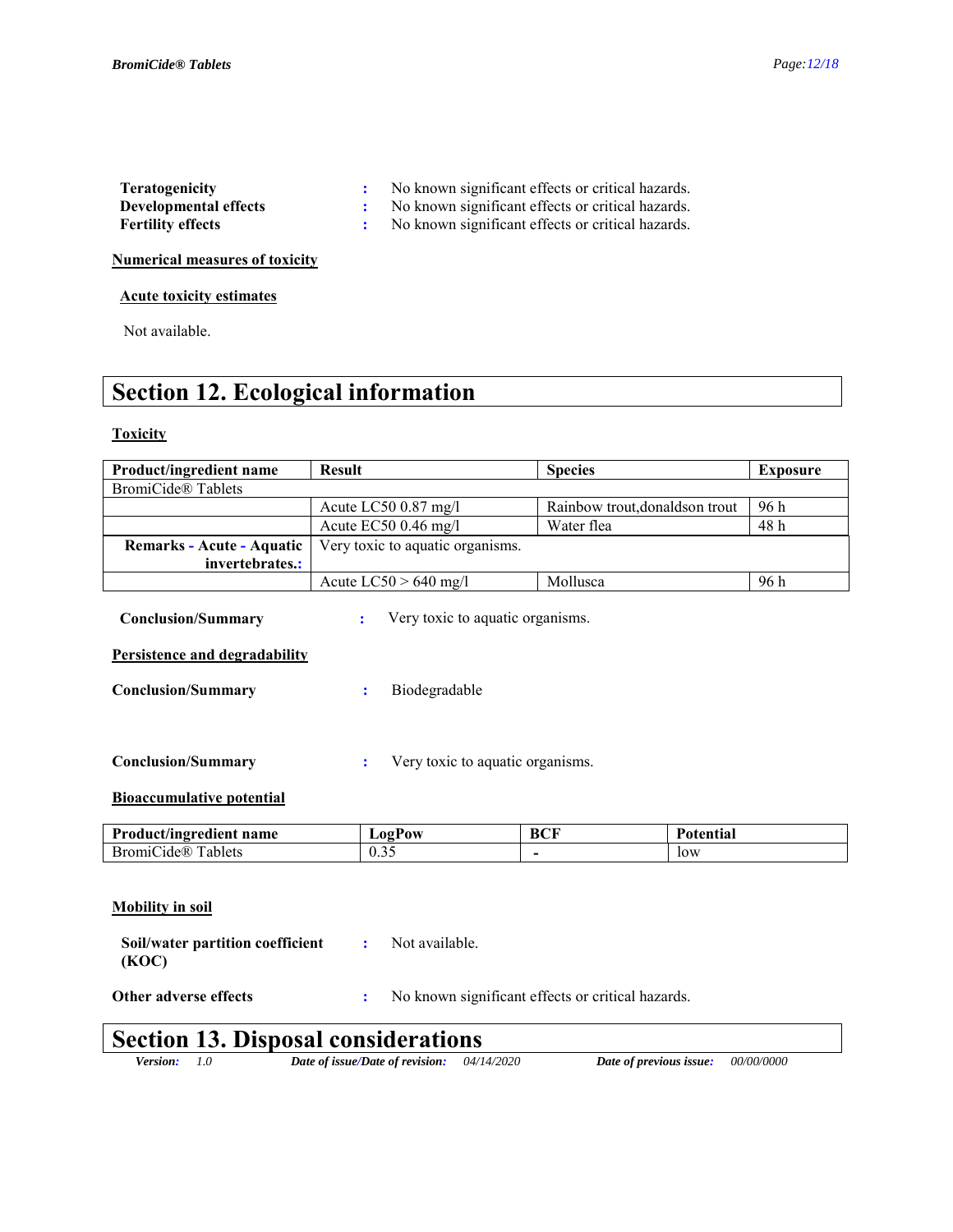**Disposal methods :** The generation of waste should be avoided or minimized wherever possible. Disposal of this product, solutions and any by-products should at all times comply with the requirements of environmental protection and waste disposal legislation and any regional local authority requirements. Dispose of surplus and non-recyclable products via a licensed waste disposal contractor. Waste should not be disposed of untreated to the sewer unless fully compliant with the requirements of all authorities with jurisdiction. Waste packaging should be recycled. Incineration or landfill should only be considered when recycling is not feasible. This material and its container must be disposed of in a safe way. Care should be taken when handling emptied containers that have not been cleaned or rinsed out. Empty containers or liners may retain some product residues. Avoid dispersal of spilled material and runoff and contact with soil, waterways, drains and sewers.

### **Section 14. Transport information**

|                                         | <b>DOT</b><br><b>Classification</b>                                                                        | <b>TDG</b><br><b>Classification</b>                                                                        | <b>Mexico</b><br><b>Classification</b>                                                                     | <b>ADR/RID</b>                                                                                             | <b>IMDG</b>                                                                                                | <b>IATA</b>                                                                                                |
|-----------------------------------------|------------------------------------------------------------------------------------------------------------|------------------------------------------------------------------------------------------------------------|------------------------------------------------------------------------------------------------------------|------------------------------------------------------------------------------------------------------------|------------------------------------------------------------------------------------------------------------|------------------------------------------------------------------------------------------------------------|
| <b>UN</b> number                        | 3085                                                                                                       | 3085                                                                                                       | 3085                                                                                                       | 3085                                                                                                       | 3085                                                                                                       | 3085                                                                                                       |
| <b>UN</b> proper<br>shipping<br>name    | <b>OXIDIZING</b><br>SOLID,<br><b>CORROSIVE</b><br>, N.O.S.<br>(Bromo-<br>Chloro-<br>Dimethylhyda<br>ntoin) | <b>OXIDIZING</b><br>SOLID,<br><b>CORROSIVE</b><br>, N.O.S.<br>(Bromo-<br>Chloro-<br>Dimethylhyda<br>ntoin) | <b>OXIDIZING</b><br>SOLID,<br><b>CORROSIVE</b><br>, N.O.S.<br>(Bromo-<br>Chloro-<br>Dimethylhyda<br>ntoin) | <b>OXIDIZING</b><br>SOLID,<br><b>CORROSIV</b><br>E, N.O.S.<br>(Bromo-<br>Chloro-<br>Dimethylhyd<br>antoin) | <b>OXIDIZING</b><br>SOLID,<br><b>CORROSIV</b><br>E, N.O.S.<br>(Bromo-<br>Chloro-<br>Dimethylhyd<br>antoin) | <b>OXIDIZING</b><br>SOLID,<br><b>CORROSIV</b><br>E, N.O.S.<br>(Bromo-<br>Chloro-<br>Dimethylhyd<br>antoin) |
| <b>Transport</b><br>hazard<br>class(es) | 5.1(8)                                                                                                     | 5.1(8)                                                                                                     | 5.1(8)                                                                                                     | 5.1(8)                                                                                                     | 5.1(8)                                                                                                     | 5.1(8)                                                                                                     |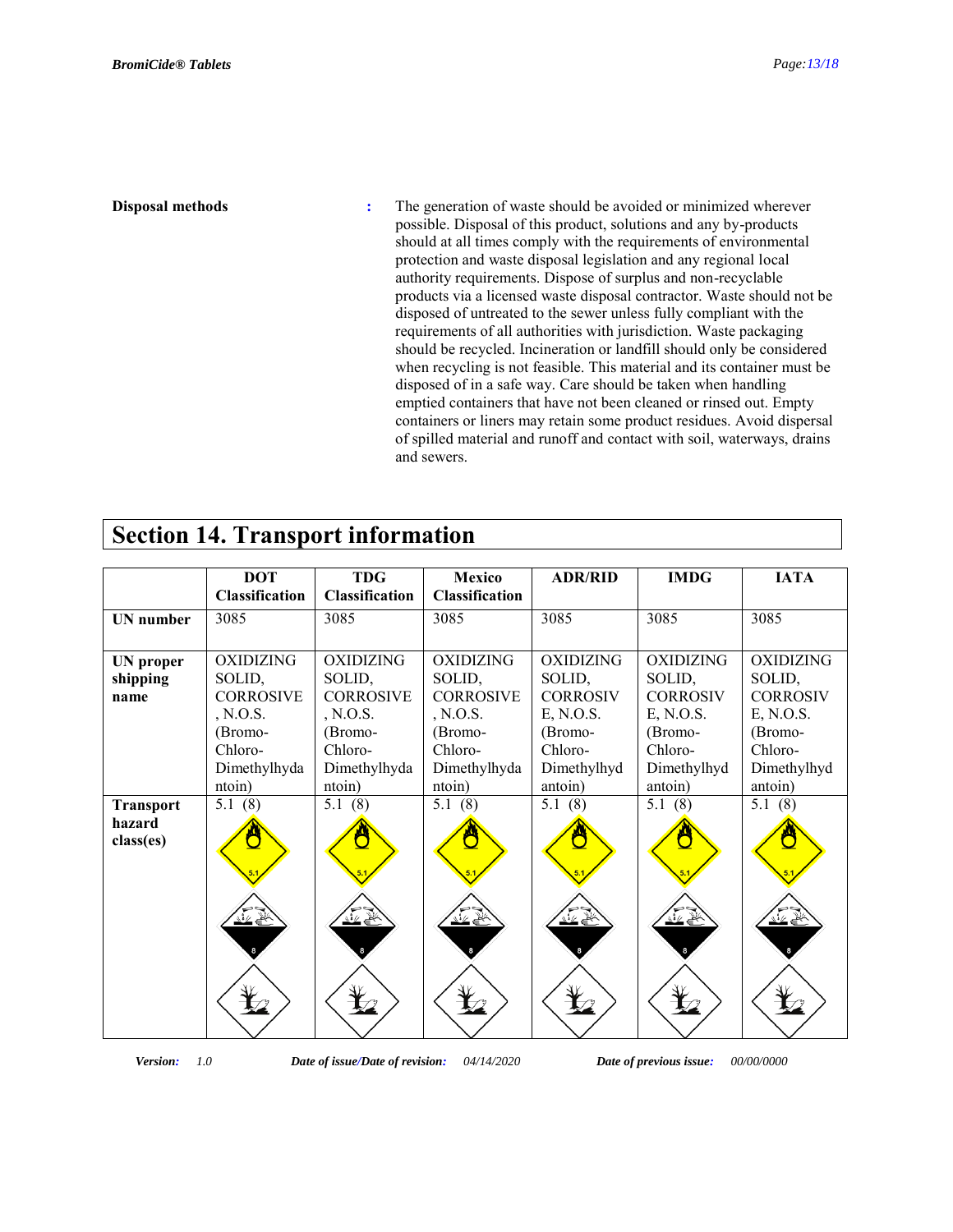| Packing                          | Ш    | Ш                                                              | Ш                                                                                                                                                                                                                   | Ш    | Ш    | Ш    |
|----------------------------------|------|----------------------------------------------------------------|---------------------------------------------------------------------------------------------------------------------------------------------------------------------------------------------------------------------|------|------|------|
| group                            |      |                                                                |                                                                                                                                                                                                                     |      |      |      |
| <b>Environmen</b><br>tal hazards | Yes. | Yes.                                                           | Yes.                                                                                                                                                                                                                | Yes. | Yes. | Yes. |
| <b>Additional information</b>    |      |                                                                |                                                                                                                                                                                                                     |      |      |      |
| <b>ADR/RID</b>                   |      | <b>Hazard identification number: 58</b><br>÷<br>Tunnel code: E |                                                                                                                                                                                                                     |      |      |      |
| <b>IMDG</b>                      |      | <b>Emergency schedules (EmS): F-A, S-Q</b><br>÷                |                                                                                                                                                                                                                     |      |      |      |
| Special precautions for user     |      | ÷                                                              | Transport within user's premises: always transport in closed<br>containers that are upright and secure. Ensure that persons<br>transporting the product know what to do in the event of an accident<br>or spillage. |      |      |      |

**Transport in bulk according to Annex II of MARPOL and the IBC Code** 

Not available.

# **Section 15. Regulatory information**

| <b>U.S. Federal regulations</b>                                                                         | ÷ | United States - TSCA 5(a)2 - Final significant new use rules:<br>bromochloro-5,5-dimethylimidazolidine-2,4-dione;<br><b>TSCA 8(a) CDR Exempt/Partial exemption:</b> Not determined |            |
|---------------------------------------------------------------------------------------------------------|---|------------------------------------------------------------------------------------------------------------------------------------------------------------------------------------|------------|
| <b>Clean Air Act Section 112(b)</b>                                                                     | ÷ | Not listed                                                                                                                                                                         |            |
| <b>Hazardous Air Pollutants (HAPs)</b><br><b>Clean Air Act Section 602 Class I</b><br><b>Substances</b> | ÷ | Not listed                                                                                                                                                                         |            |
| <b>Clean Air Act Section 602 Class II</b><br><b>Substances</b>                                          | ÷ | Not listed                                                                                                                                                                         |            |
| <b>DEA List I Chemicals (Precursor</b>                                                                  | ÷ | Not listed                                                                                                                                                                         |            |
| <b>Chemicals</b> )<br><b>DEA List II Chemicals (Essential</b><br><b>Chemicals</b> )                     | ÷ | Not listed                                                                                                                                                                         |            |
| <b>SARA 302/304</b>                                                                                     |   |                                                                                                                                                                                    |            |
| <b>Composition/information on ingredients</b>                                                           |   |                                                                                                                                                                                    |            |
| No products were found.                                                                                 |   |                                                                                                                                                                                    |            |
| <b>SARA 304 RQ</b>                                                                                      | ÷ | Not applicable.                                                                                                                                                                    |            |
| <b>SARA 311/312</b>                                                                                     |   |                                                                                                                                                                                    |            |
| 1.0<br>Version:                                                                                         |   | Date of issue/Date of revision:<br>04/14/2020<br>Date of previous issue:                                                                                                           | 00/00/0000 |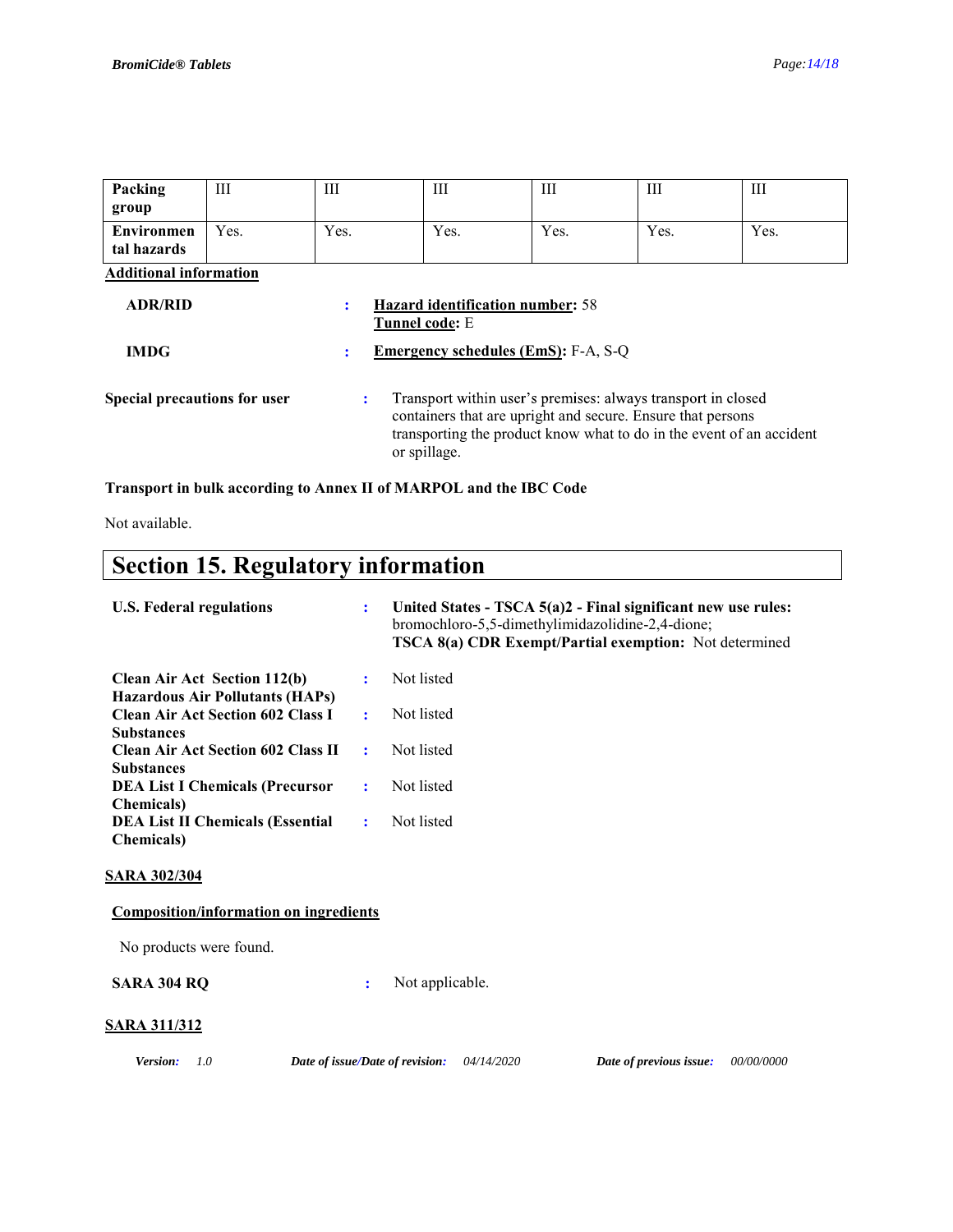**Classification :** OXIDIZING SOLIDS - Category 3 ACUTE TOXICITY - oral - Category 4 SKIN CORROSION - Category 1B SERIOUS EYE DAMAGE - Category 1 SKIN SENSITIZATION - Category 1

#### **Composition/information on ingredients**

#### **State regulations**

| <b>Massachusetts</b> | $\mathbf{L}$ | None of the components are listed. |
|----------------------|--------------|------------------------------------|
| New York             |              | None of the components are listed. |
| <b>New Jersey</b>    | $\mathbf{r}$ | None of the components are listed. |
| Pennsylvania         |              | None of the components are listed. |

### **California Prop. 65**

This product does not require a Safe Harbor warning under California Prop. 65.

#### **International regulations**

### **Chemical Weapon Convention List Schedules I, II & III Chemicals**

**Chemical Weapons Convention List Schedule I Chemicals** None of the components are listed.

### **Chemical Weapons Convention List Schedule II Chemicals**

None of the components are listed.

**Chemical Weapons Convention List Schedule III Chemicals** None of the components are listed.

### **Montreal Protocol (Annexes A, B, C, E)**

None of the components are listed.

#### **Stockholm Convention on Persistent Organic Pollutants**

### **Annex A - Elimination - Production**

None of the components are listed.

#### **Annex A - Elimination - Use**

None of the components are listed.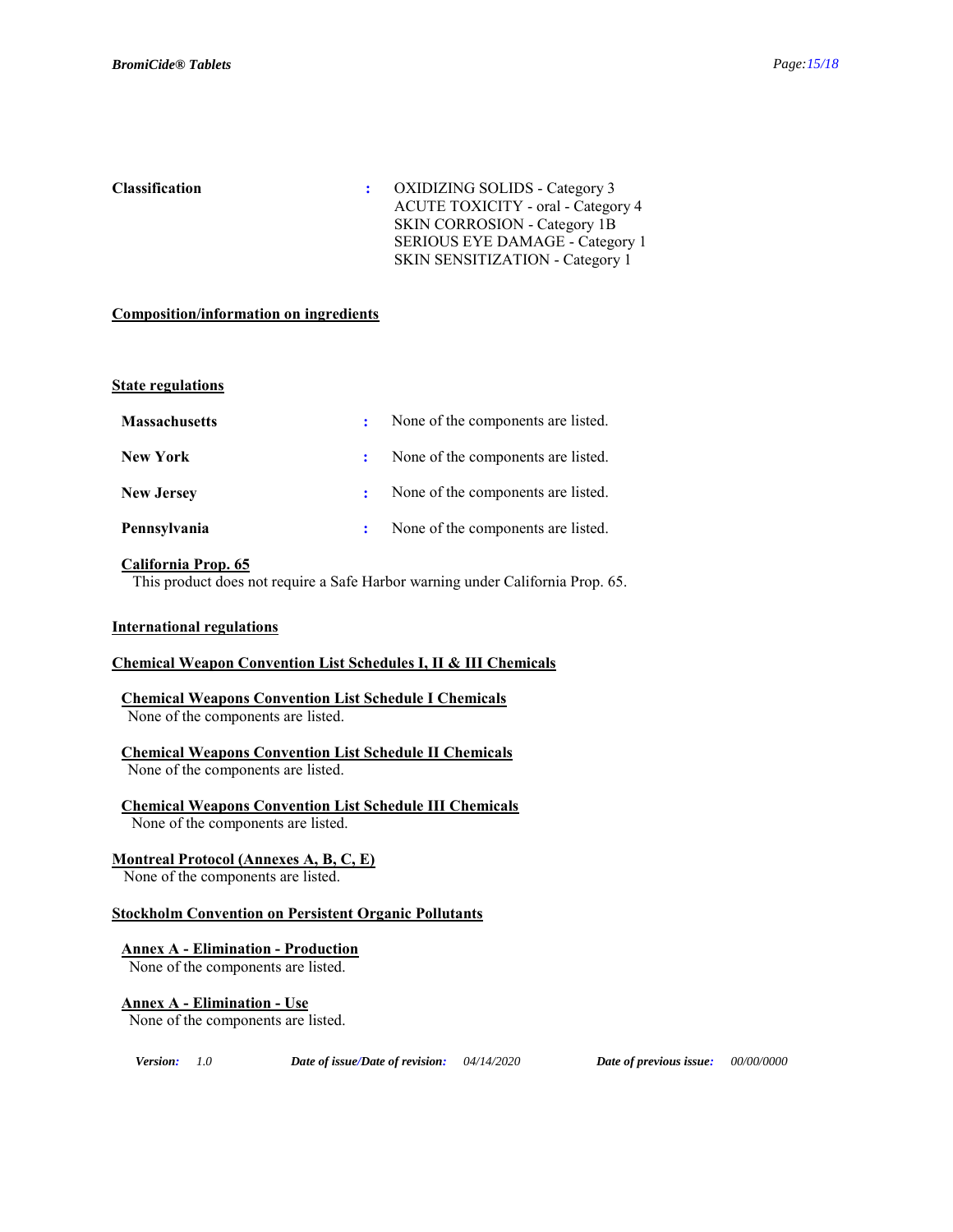### **Annex B - Restriction - Production**

None of the components are listed.

#### **Annex B - Restriction - Use**

None of the components are listed.

### **Annex C - Unintentional - Production**

None of the components are listed.

### **Rotterdam Convention on Prior Informed Consent (PIC)**

None of the components are listed.

#### **UNECE Aarhus Protocol on POPs and Heavy Metals**

### **Heavy metals - Annex 1**

None of the components are listed.

#### **POPs - Annex 1 - Production**

None of the components are listed.

### **POPs - Annex 1 - Use**

None of the components are listed.

### **POPs - Annex 2**

None of the components are listed.

### **POPs - Annex 3**

None of the components are listed.

#### **Inventory list**

| All components are listed or exempted.<br>Canada                        |  |
|-------------------------------------------------------------------------|--|
| All components are listed or exempted.<br>China                         |  |
| All components are listed or exempted.<br>Europe                        |  |
| Japan inventory (ENCS): All components are listed or exempted.<br>Japan |  |
| <b>Japan inventory (ISHL):</b> All components are listed or exempted.   |  |
| Not determined.<br>Malaysia                                             |  |
| All components are listed or exempted.<br><b>New Zealand</b>            |  |
| All components are listed or exempted.<br><b>Philippines</b>            |  |
| All components are listed or exempted.<br><b>Republic of Korea</b>      |  |
| All components are listed or exempted.<br>Taiwan                        |  |
| All components are listed or exempted.<br><b>Turkey</b>                 |  |
| All components are listed or exempted.<br><b>United States</b>          |  |

### **Section 16. Other information**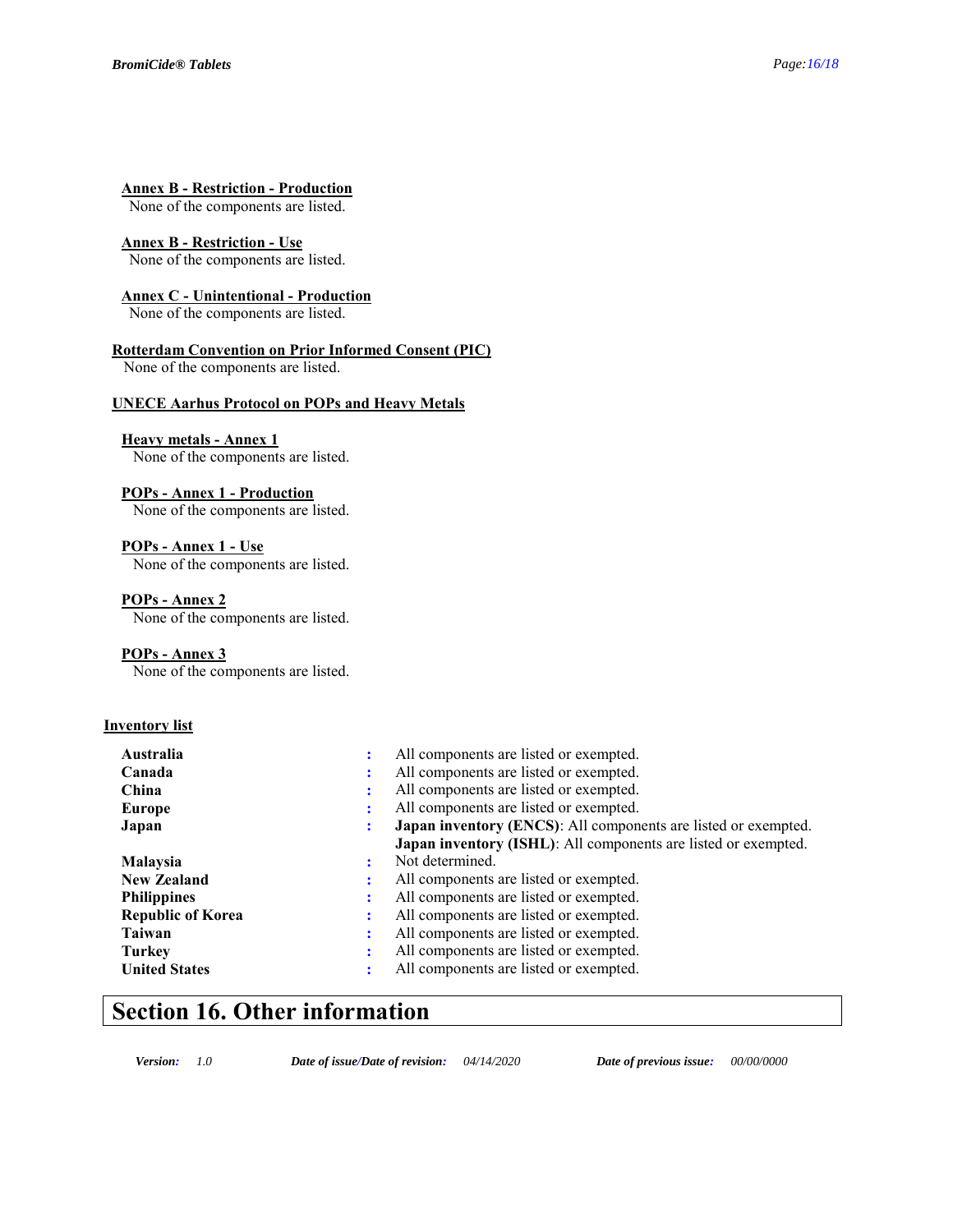### **National Fire Protection Association (U.S.A.)**



**Reprinted with permission from NFPA 704-2001, Identification of the Hazards of Materials for Emergency Response Copyright ©1997, National Fire Protection Association, Quincy, MA 02269. This reprinted material is not the complete and official position of the National Fire Protection Association, on the referenced subject which is represented only by the standard in its entirety. Copyright ©2001, National Fire Protection Association, Quincy, MA 02269. This warning system is intended to be interpreted and applied only by properly trained individuals to identify fire, health and reactivity hazards of chemicals. The user is referred to certain limited number of chemicals with recommended classifications in NFPA 49 and NFPA 325, which would be used as a guideline only. Whether the chemicals are classified by NFPA or not, anyone using the 704 systems to classify chemicals does so at their own risk.** 

### **Procedure used to derive the classification**

| <b>Classification</b>                     | <b>Justification</b> |
|-------------------------------------------|----------------------|
| <b>OXIDIZING SOLIDS - Category 3</b>      | Expert judgment      |
| <b>ACUTE TOXICITY</b> (oral) - Category 4 | Expert judgment      |
| <b>SKIN CORROSION - Category 1B</b>       | Expert judgment      |
| SERIOUS EYE DAMAGE - Category 1           | Expert judgment      |
| SKIN SENSITIZATION - Category 1           | Expert judgment      |
| AQUATIC HAZARD (ACUTE) - Category 1       | Expert judgment      |

### **History**

| Date of printing               | 03/09/2020                      |                                                                          |                   |
|--------------------------------|---------------------------------|--------------------------------------------------------------------------|-------------------|
| Date of issue/Date of revision | 04/14/2020                      |                                                                          |                   |
| Date of previous issue         | 00/00/0000                      |                                                                          |                   |
| <b>Version</b>                 | 1.0<br>٠                        |                                                                          |                   |
| <b>Prepared by</b>             | <b>POLLAD</b>                   |                                                                          |                   |
| <b>Key to abbreviations</b>    |                                 | $ATE =$ Acute Toxicity Estimate                                          |                   |
|                                |                                 | $BCF = Bioconcentration Factor$                                          |                   |
|                                |                                 | GHS = Globally Harmonized System of Classification and Labelling of      |                   |
|                                | Chemicals                       |                                                                          |                   |
|                                |                                 | <b>IATA</b> = International Air Transport Association                    |                   |
|                                |                                 | $\text{IRC}$ = Intermediate Bulk Container                               |                   |
|                                |                                 | IMDG = International Maritime Dangerous Goods                            |                   |
|                                |                                 | $LogPow = logarithm$ of the octanol/water partition coefficient          |                   |
|                                |                                 | $MARPOL = International Convention for the Prevention of Pollution From$ |                   |
| 1.0<br>Version:                | Date of issue/Date of revision: | <i>04/14/2020</i><br>Date of previous issue:                             | <i>00/00/0000</i> |